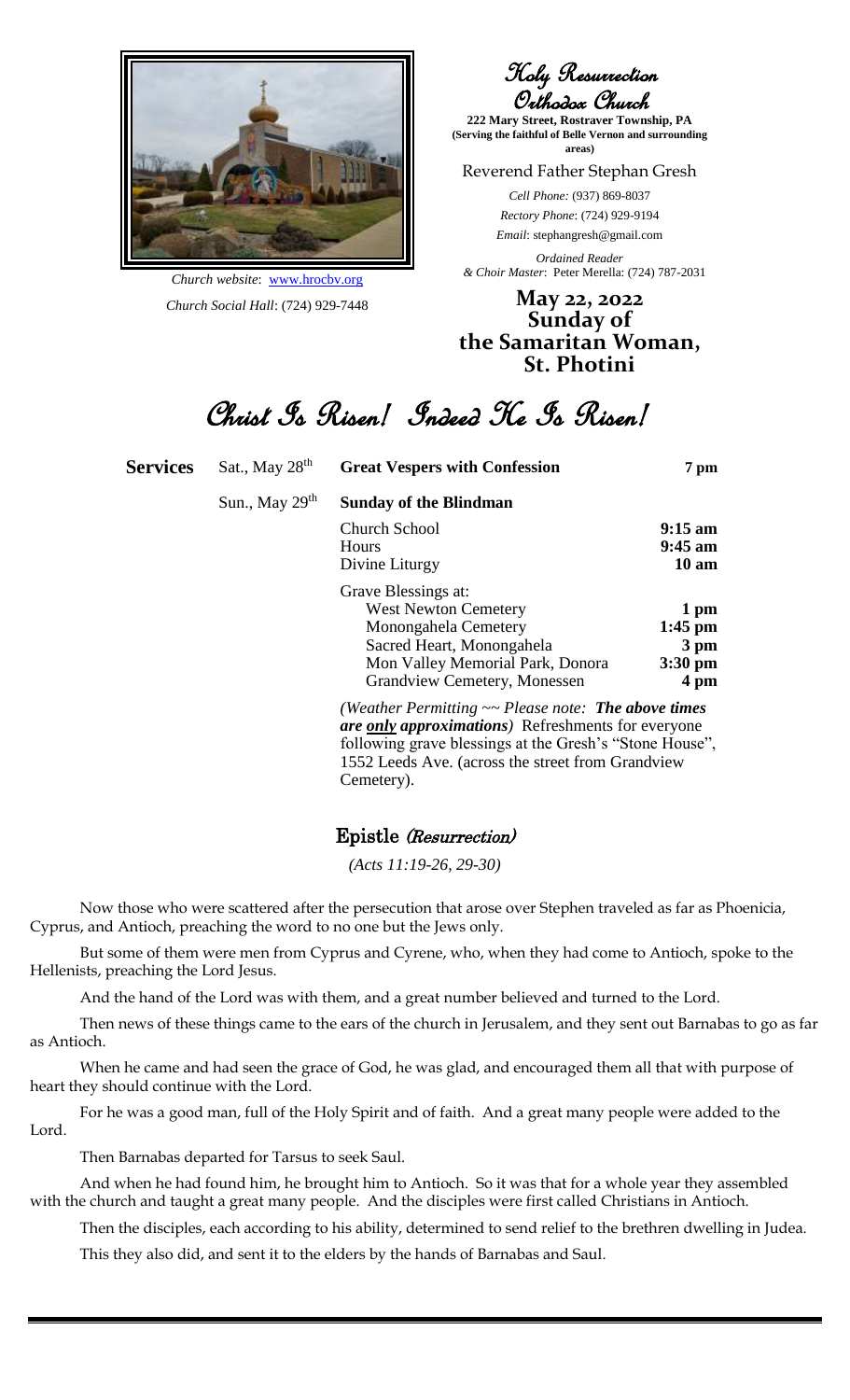### Gospel (Resurrection)

*(John 4:5-42)*

So He came to a city of Samaria which is called Sychar, near the plot of ground that Jacob gave to his son Joseph.

Now Jacob's well was there. Jesus therefore, being wearied from *His* journey, sat thus by the well. It was about the sixth hour.

A woman of Samaria came to draw water. Jesus said to her, **"Give Me a drink."**

For His disciples had gone away into the city to buy food.

Then the woman of Samaria said to Him, "How is it that You, being a Jew, ask a drink from me, a Samaritan woman?" For Jews have no dealings with Samaritans.

Jesus answered and said to her, **"If you knew the gift of God, and who it is who says to you, 'Give Me a drink,' you would have asked Him, and He would have given you living water."**

The woman said to Him, "Sir, You have nothing to draw with, and the well is deep. Where then do You get that living water?

"Are You greater than our father Jacob, who gave us the well, and drank from it himself, as well as his sons and his livestock?"

Jesus answered and said to her, **"Whoever drinks of this water will thirst again,**

#### **"but whoever drinks of the water that I shall give him will never thirst. But the water that I shall give him will become in him a fountain of water springing up into everlasting life."**

The woman said to Him, "Sir, give me this water, that I may not thirst, nor come here to draw."

Jesus said to her, **"Go, call your husband, and come here."**

The woman answered and said, "I have no husband." Jesus said to her, **"You have well said, 'I have no husband,'**

**"for you have had five husbands, and the one whom you now have is not your husband; in that you spoke truly."**

The woman said to Him, "Sir, I perceive that You are a prophet.

"Our fathers worshiped on this mountain, and you *Jews* say that in Jerusalem is the place where one ought to worship."

Jesus said to her, **"Woman, believe Me, the hour is coming when you will neither on this mountain, nor in Jerusalem, worship the Father.**

**"You worship what you do not know; we know what we worship, for salvation is of the Jews.**

**"But the hour is coming, and now is, when the true worshipers will worship the Father in spirit and truth; for the Father is seeking such to worship Him.**

**"God** *is* **Spirit, and those who worship Him must worship in spirit and truth."**

The woman said to Him, "I know that Messiah is coming" (who is called Christ). "When He comes, He will tell us all things."

Jesus said to her, **"I who speak to you am** *He***."**

And at this *point* His disciples came, and they marveled that He talked with a woman; yet no one said, "What do You seek?" or, "Why are You talking with her?"

The woman then left her waterpot, went her way into the city, and said to the men,

"Come, see a Man who told me all things that I ever did. Could this be the Christ?

Then they went out of the city and came to Him.

In the meantime His disciples urged Him, saying, "Rabbi, eat."

But He said to them, **"I have food to eat of which you do not know."**

Therefore the disciples said to one another, "Has anyone brought Him *anything* to eat?"

Jesus said to them, **"My food is to do the will of Him who sent Me, and to finish His work.**

**"Do you not say, 'There are still four months and** *then* **comes the harvest'? Behold, I say to you, lift up your eyes and look at the fields, for they are already white for harvest!**

**"And he who reaps receives wages, and gathers fruit for eternal life, that both he who sows and he who reaps may rejoice together.**

**"For in this the saying is true: 'One sows and another reaps.'**

**"I sent you to reap that for which you have not labored; others have labored, and you have entered into their labors."**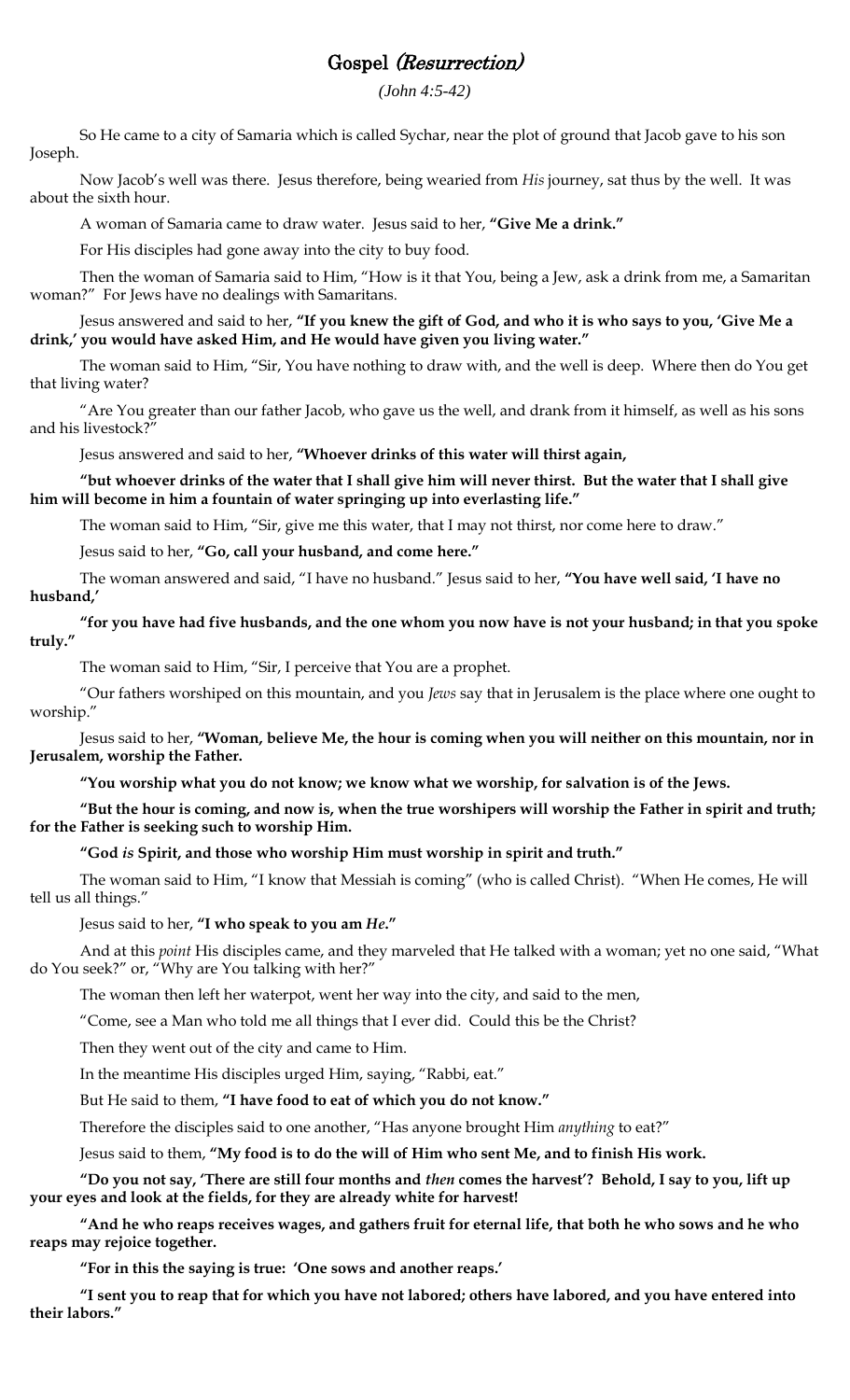And many of the Samaritans of that city believed in Him because of the word of the woman who testified, "He told me all that I *ever* did."

So when the Samaritans had come to Him, they urged Him to stay with them; and He stayed there two days.

And many more believed because of His own word.

Then they said to the woman, "Now we believe, not because of what you said, for we ourselves have heard *Him* and we know that this is indeed the Christ, the Savior of the world."

> \*Take time to read the scriptures to prepare your heart and mind for Sunday Liturgy.

| <i><b>Epistle:</b></i> | Acts 16:16-34 |
|------------------------|---------------|
| <b>Gospel Reading:</b> | John $9:1-38$ |

## **Announcements:**

*Congratulations and God's Blessings* – Upon the Handmaiden of God, *Jocelyn Marie,* and the Servant of God, *Christopher Michael Nelson,* united in Holy Matrimony yesterday in our Church. May they know the love and support of their family and friends as they continue to body forth his blessing in all things to the Glory of God and their salvation. God grant them Many Blessed Years!

#### **Please remember to extend your Paschal greetings to everyone!**

*Contingent on the weather* – The blessing of the graves will continue **TODAY** after coffee hour. Below is a schedule of other cemeteries with *approximate times*:

| <b>West Newton Cemetery</b>         | 1 pm              |
|-------------------------------------|-------------------|
| Monongahela Cemetery                | $1:45$ pm         |
| Sacred Heart, Monongahela           | $3 \text{ pm}$    |
| Mon Valley Memorial Park, Donora    | $3:30 \text{ pm}$ |
| <b>Grandview Cemetery, Monessen</b> | 4 pm              |
|                                     |                   |

The Greshs plan to have refreshments for those who are able to attend at the "Stone House" in Monessen (1552 Leeds Ave.) immediately after the grave blessings *(weather permitting)*.

Please contact Fr. Stephan to make arrangements to bless the graves of loved ones at other cemeteries.

**A Note from Parish Council:** There will a *SPECIAL* Parish Meeting on June 5, 2022 at Coffee Hour.

**Reminder**: Please have the courtesy to inform others if you have potentially exposed them to Covid. It is still imperative that we remain vigilant to keep safe and healthy.

2022 Sacraments of First Confession and Holy Communion ~~ *Emilia Lofink, Danika Shaporka, and Lia Zimmerman* will be making their First Confession to Father Stephan then taking the sacrament of Holy Communion on **Sunday, May 29th** . Please keep Emilia, Danika and Lia in your prayers as they take their sacraments.

#### *Last day of Church School is Sunday, May 29th* – see you in September!

The 2022 Graduation season is upon us. Please submit names of graduates to either Fr. Stephan or Mary Merella so the Parish can congratulate our graduates and wish them God's Blessings on their next venture!

A special thank you to those who started the weeding/mulching activity around the church.